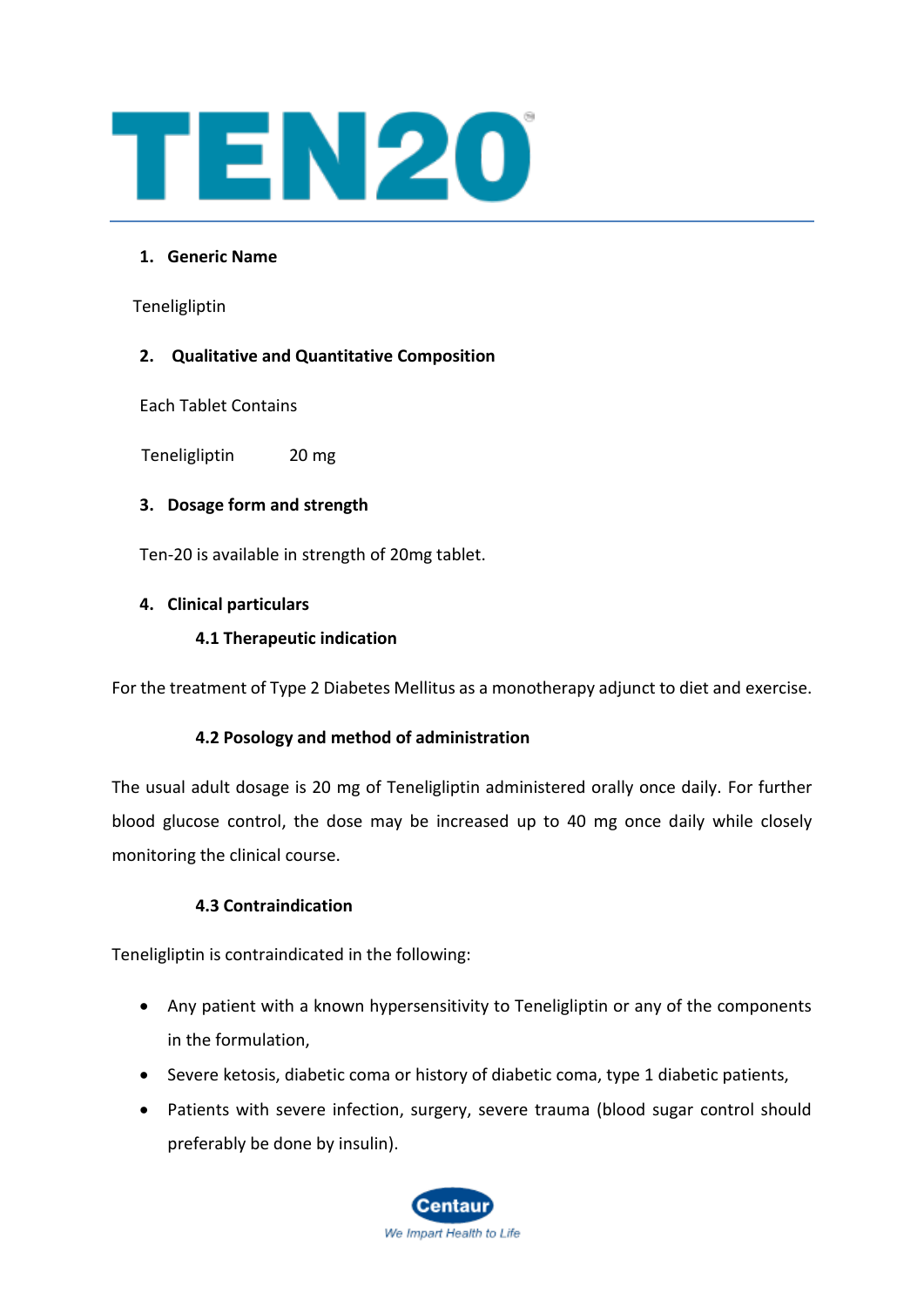## **4.4 Special warnings and precautions for use**

Teneligliptin should be administered carefully in the following:

- Patients with advanced liver failure (safety has not been established),
- Patients with congestive heart failure (NYHA category III-IV) (safety has not been established),
- Patients with pituitary insufficiency or adrenal insufficiency, poor nutritional state, starvation, an irregular dietary intake, or debilitating condition, intense muscle movement or excessive alcohol intake (may cause low blood sugar),
- Patients with history of abdominal surgery or with a history of bowel obstruction (may cause bowel obstruction),
- Patients with arrhythmia, severe bradycardia or its history, patients with heart disease such as congestive heart failure or patients with low serum potassium, congenital prolonged QT syndrome, history of Torsades de pointes or patients using antiarrhythmic drugs (may cause QT prolongation),
- Patients using an insulin secretagogue (e.g., sulfonylurea) (risk of severe hypoglycaemia).

## **4.5 Drug interactions**

Teneligliptin should be used with caution with drugs that can enhance the blood glucose lowering effect (like β blockers, MAO inhibitors, etc.) and attenuate the blood glucose lowering effect (like steroids, thyroid hormones, etc). On concomitant therapy with ketoconazole, the geometric least squares mean ratio (concomitant therapy/Teneligliptin monotherapy) of Cmax and AUC of unchanged plasma Teneligliptin with their two-sided 90% CI is 1.37 [1.25, 1.50] and 1.49 [1.38, 1.60], respectively.

## **4.6 Use in special population**

• Pediatric: Safety and effectiveness of Teneligliptin in Pediatric patients have not been established

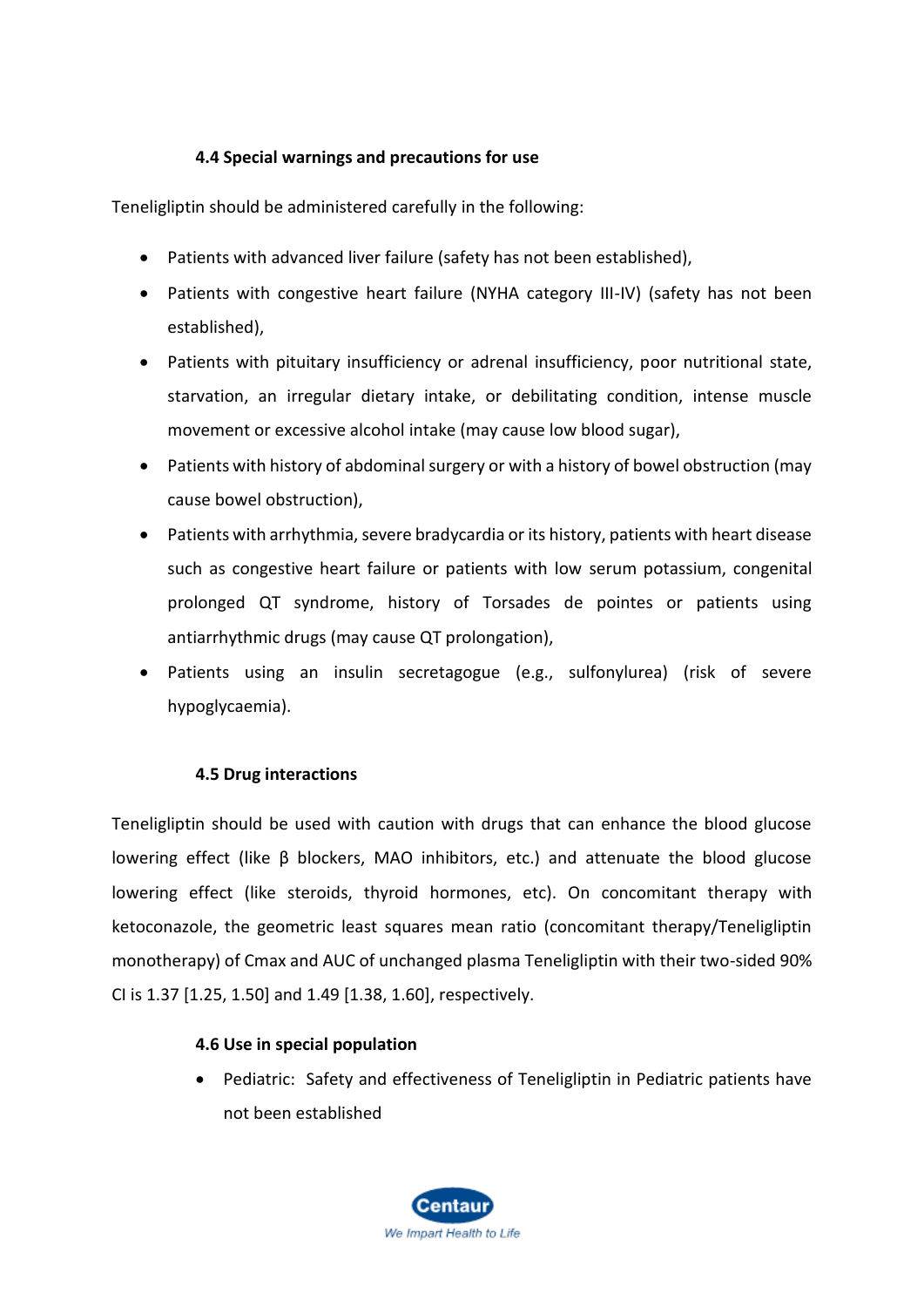- Geriatric: Safety and effectiveness of Teneligliptin in paediatric patients have not been established.
- Liver impairment: Teneligliptin should be used with extreme caution in patients with a known history of severe hepatic impairment since the safety and efficacy of this medicine have not been established for such patients. Close monitoring of liver function is recommended in these patients.
- Renal failure: Safety and effectiveness of Teneligliptin in renal failure patients have not been established.
- Pregnancy and lactation: Teneligliptin should be used during pregnancy only if the potential benefit justifies the potential risk to the foetus. Safe use of Teneligliptin during pregnancy has not been established. Teneligliptin should be avoided by breastfeeding mothers (transition to milk has been reported in laboratory animals).

# **4.7 Effects on ability to drive and use machine**

No data available.

## **4.8 Undesirable effects**

The most common adverse reactions reported with Teneligliptin are Pancytopenia, Vertigo, Cataract , Constipation, Hepatic function abnormal, Hypoglycaemia, Interstitial lung disease, Pemphigoid, Hypertension.

## **4.9 Overdose**

In the event of an overdose, it is reasonable to employ the usual supportive measures, e.g., remove unabsorbed material from the gastrointestinal tract, employ clinical monitoring (including obtaining an electrocardiogram), and institute supportive therapy as dictated by the patient's clinical status.

## **5. Pharmacological properties**

**5.1 Mechanism of action**

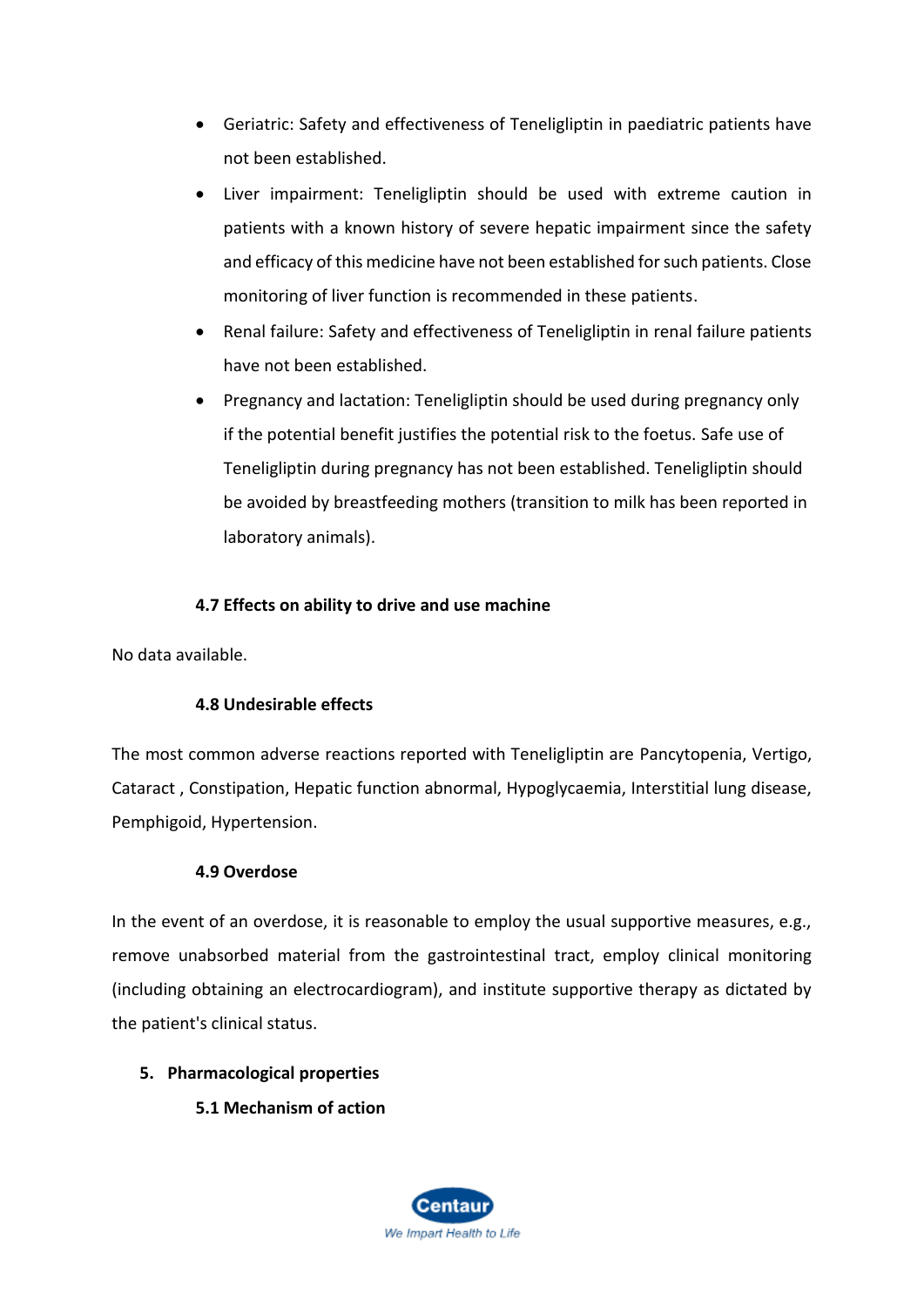Teneligliptin is a DPP-4 inhibitor, which is believed to exert its actions in patients with type 2 diabetes by slowing the inactivation of incretin hormones. Concentrations of the active intact hormones are increased by Teneligliptin, thereby increasing and prolonging the action of these hormones. Incretin hormones, including glucagon-like peptide-1 (GLP-1) and glucose dependent insulin tropic polypeptide (GIP), are released by the intestine throughout the day, and levels are increased in response to a meal. These hormones are rapidly inactivated by the enzyme, DPP-4. The incretin are part of an endogenous system involved in the physiologic regulation of glucose homeostasis. When blood glucose concentrations are normal or elevated, GLP-1 and GIP increase insulin synthesis and release from pancreatic beta cells by intracellular signalling pathways involving cyclic AMP. GLP-1 also lowers glucagon secretion from pancreatic alpha cells, leading to reduced hepatic glucose production. By increasing and prolonging active incretin levels, Teneligliptin increases insulin release and decreases glucagon levels in the circulation in a glucose-dependent manner.

#### **5.2 Pharmacodynamics properties**

Teneligliptin is a long-acting, orally bioavailable, [pyrrolidine-](https://pubchem.ncbi.nlm.nih.gov/compound/pyrrolidine)based inhibitor of dipeptidyl peptidase 4 (DPP-4), with hypoglycaemic activity. Teneligliptin may also reduce plasma triglyceride levels through a sustained increase in GLP-1 levels.

#### **5.3 Pharmacokinetic properties**

• After oral administration of a single 20 mg and 40 mg dose to healthy subjects, Teneligliptin was rapidly absorbed, with peak plasma concentrations (mean T max) occurring at 1.8 hours and 1 hour post dose. Plasma AUC of Teneligliptin increased in a dose-proportional manner. Following a single oral 20 mg and 40 mg dose to healthy volunteers, mean plasma AUC of Teneligliptin was 2028.9 and 3705.1 ng\*hr/ml, Cmax was 187.2 and 382.4 ng/ml, and apparent terminal half-life (t1/2 ) was 24.2 and 20.8 hours. Plasma AUC of Teneligliptin increased following 20 mg doses at steady-state compared to the first dose. Co-administration with food reduces the Cmax by 20%, increases the Tmax from 1.1 to 2.6 hours but does not affect the AUC of Teneligliptin as compared to that in the fasting state. The plasma protein binding rate is 77.6 – 82.2%. Following a 20 mg single oral dose of [14C] Teneligliptin, 5 metabolites M1, M2, M3, M4 and M5 were observed. In vitro studies indicated that CYP3A4 and flavin-

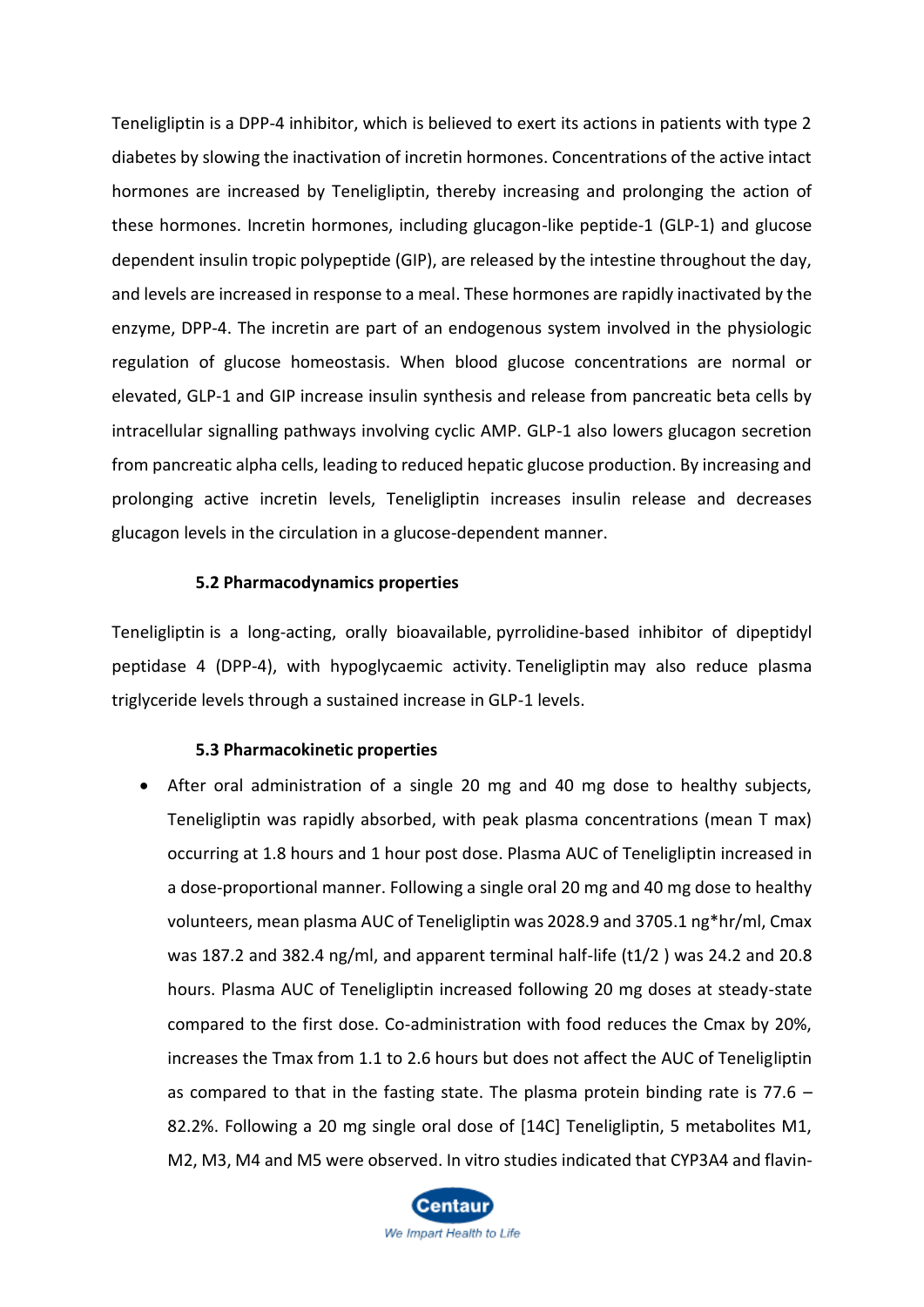containing monooxygenase (FMO1 and FMO3) are involved in the metabolism of Teneligliptin. Teneligliptin does not inhibit CYP1A2, CYP2A6, CYP2B6, CYP2C8, CYP2C8/9, CYP2C19, and CYP2E1, is a weak inhibitor of CYP2D6, CYP3A4, and FMO (IC50 value :489.4, 197.5 and 467.2 µmol/l) and does not induce CYP3A4 and CYP1A2. Following a 20 mg single oral dose of [14C] Teneligliptin, 45.4% of administered radioactivity was excreted in urine and 46.5% in faeces till 216 hours after dose. The cumulative urinary excretion rates for up to 120 hours for unmetabolized, M1, M2, and M3 were 14.8%, 17.7%, 1.4% and 1.9% respectively while the cumulative faecal excretion rates for un-metabolized, M1, M3, M4 and M5 were 26.1%, 4.0%, 1.6%, 0.3% and 1.3% respectively. The single administration of Teneligliptin at 20 mg in patients with renal impairment revealed no remarkable changes in Cmax and t1/2 corresponding to the level of renal impairment. Compared with healthy adult subjects, the AUC0 of subjects with mild renal impairment (50  $\leq$ creatinine clearance [Ccr] ≤ 80 mL/minute), moderate renal impairment (30 ≤ Ccr< 50 mL/minute), and severe renal impairment (Ccr< 30 mL/minute) was approximately 1.25 times, 1.68 times, and 1.49 times higher than that of healthy adult subjects, respectively. A single administration of Teneligliptin 20 mg in patients with hepatic impairment revealed that the Cmax of subjects with mild hepatic impairment (Child– Pugh classification: total score 5–6) and moderate hepatic impairment (Child–Pugh classification: total score 7–9) was approximately 1.25 times and 1.38 times that of healthy adult subjects, respectively. Compared to healthy adult subjects, the AUC of subjects with mild and moderate hepatic impairments was approximately 1.46 times and 1.59 times higher than that of healthy adult subjects, respectively. There have been no previous clinical studies using Teneligliptin in patients with severe hepatic impairment (Child–Pugh classification: total score was greater than 9).

## **6. Nonclinical properties**

**6.1 Animal Toxicology or Pharmacology**

Not required.

**7. Description**

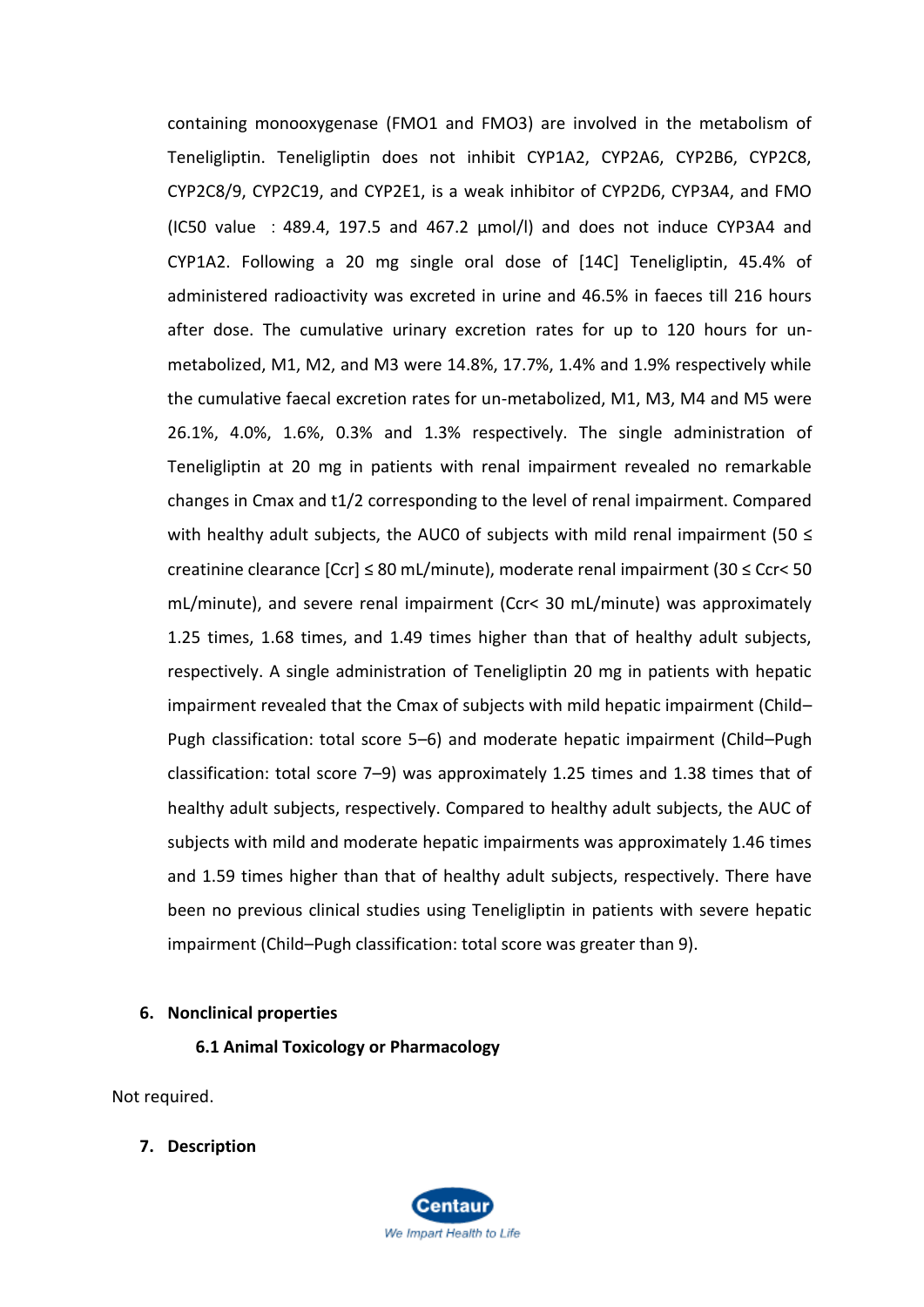# **Teneligliptin**

Teneligliptin has been investigated for the treatment of Type 2 Diabetes Mellitus. Teneligliptin is a long-acting, orally bioavailable, pyrrolidine-based inhibitor of dipeptidyl peptidase 4 (DPP-4), with hypoglycemic activity.

Chemical Name - 3 [(2*S*,4*S*)-4-[4-(5-methyl-2-phenylpyrazol-3-yl)piperazin-1-yl]pyrrolidin-2 yl]-(1,3-thiazolidin-3-yl)methanone

Molecular Weight- 426.6 g/mol

Molecular Formula- C<sub>22</sub>H<sub>30</sub>N<sub>6</sub>OS

Structure-



## **8. Pharmaceutical particulars**

## **8.1 Incompatibilities**

There are no known incompatibilities.

## **8.2 Shelf-life**

24 months.

## **8.3 Packaging Information**

Ten-20 is available in a strip of 10 tablets

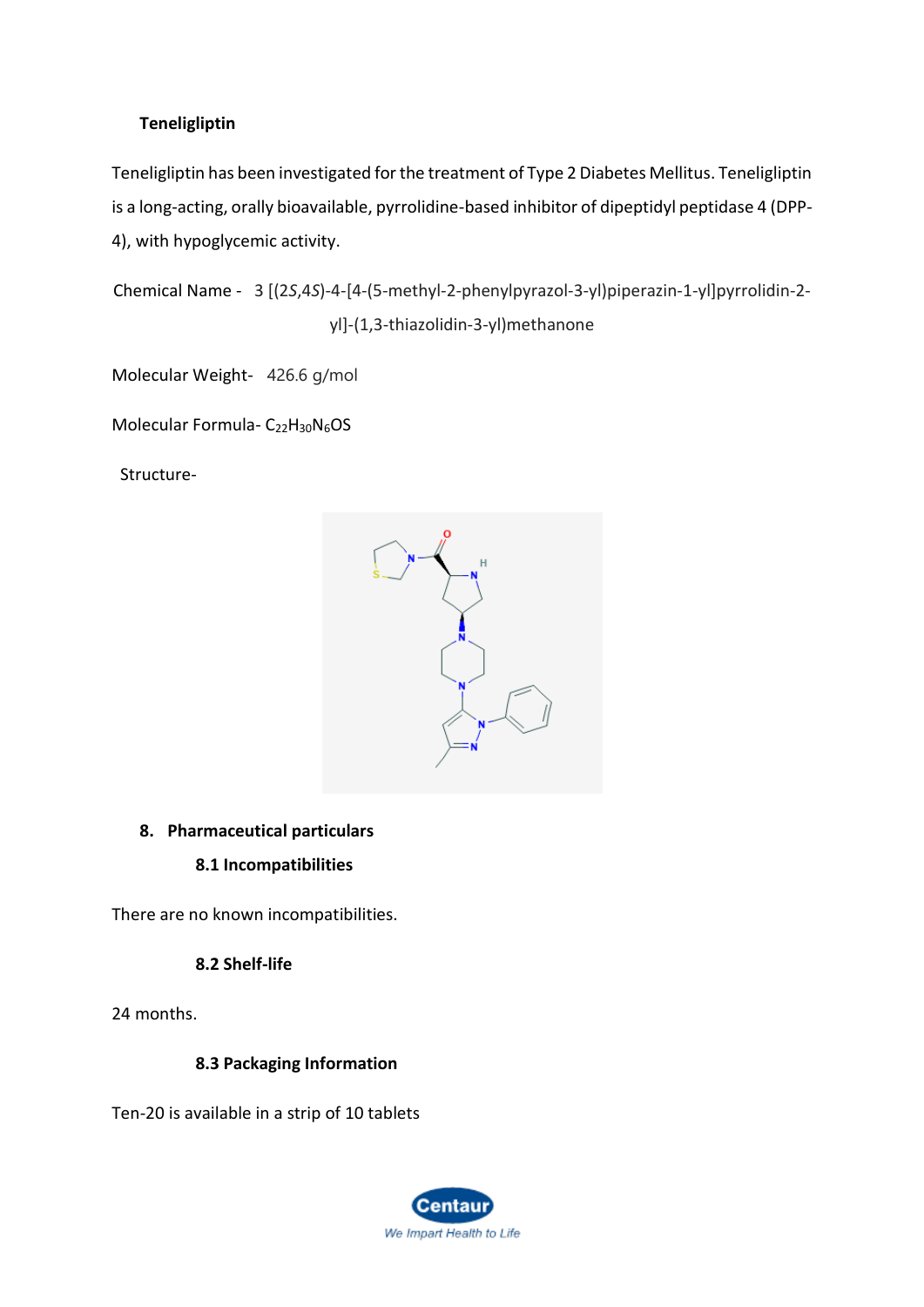## **8.4 Storage and handling instructions**

Store below 25°C away from direct sunlight, heat and moisture.

## **9. Patient Counselling Information**

## **9.1 Adverse Reactions**

Refer part 4.8

## **9.2 Drug Interactions**

Refer part 4.5

**9.3 Dosage**

#### Refer part 4.2

**9.4 Storage**

Refer part 8.4

**9.5 Risk Factors**

#### Refer part 4.4

**9.6 Self-monitoring information**

## NA

# **9.7 Information on when to contact a health care provider or seek emergency help**

Patients are advised to be alert for the emergence or worsening of the adverse reactions and contact the prescribing physician.

## **9.8 Contraindications**

Refer part 4.3

## **10. Manufactured by SYNOKEM PHARMACEUTICALS LTD**